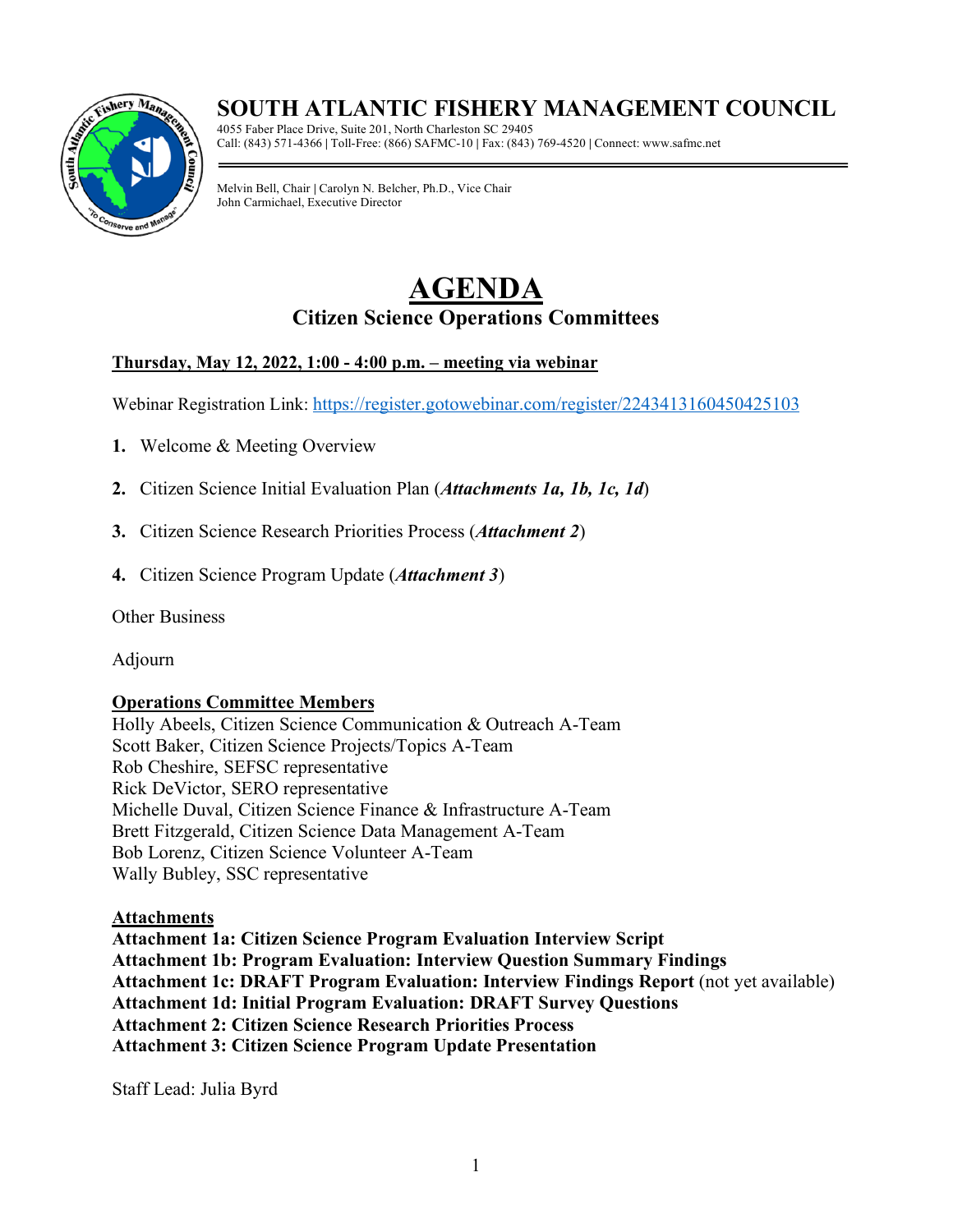# **OVERVIEW Citizen Science Operations Committee**

#### **1. Welcome & Meeting Overview**

Overview of webinar agenda, materials, and goals for the meeting Meeting Goals:

- *Share key findings from Evaluation Plan Interviews. Review and provide input on draft Evaluation Plan survey questions and guidance on distribution methods.*
- *Discuss potential idea of ranking the citizen science research priorities.*
- *Update on the Citizen Science Program*

## **2. Citizen Science Initial Evaluation Plan (***Attachments 1a-1d***)**

At their December 2020 meeting, the Council supported working with Rick Bonney on an initial evaluation plan for the SAFMC's Citizen Science Program. The detailed evaluation plan can be found [HERE.](https://safmc.net/download/BB%20Council%20Meeting%20Dec%202020/Citizen%20Science/CitSci_A02_SAFMC_CitSciProgramEvaluationProposal.pdf) The plan focuses on gathering baseline data on knowledge, attitudes, collaborations, engagement, and trust from various stakeholder groups to help evaluate the Program's fourth goal to 'foster mutual learning, collaboration, and program engagement'. The baseline data collected through these efforts can then be compared with information about these attributes after stakeholders have engaged with the program over time.

Baseline data will be collected in three phases: 1) interviews, 2) the development and piloting of an online survey, and 3) the implementation of the online survey. Phases one and two will occur in 2021 and 2022. Phase three will occur later in 2022 or 2023, as funding allows.

During the May 2021 Operations Committee meeting, members provided feedback on the interview script and sample size. Committee members, Council members, and staff provided suggestions for potential interviewees. The interview script was finalized (*Attachment 1a*) and reviewed by the Cornell and College of Charleston Internal Review Boards in summer 2021. Rick Bonney conducted interviews with 6 scientists, 6 managers, and 6 fishermen between October/November 2021 and March 2022. The report documenting interview findings is in progress now. The information gained through the interviews is being used to help develop the online survey questions to gather information from a broader group of stakeholders. Rick will provide a brief overview of key findings from the interviews to assist in the discussions (*Attachment 1b*). A draft of the interview findings report will be available closer to the meeting date (*Attachment 1c*). Draft online survey questions are provided in *Attachment 1d*. We are very early in the development of survey questions and are really interested in getting feedback from the Committee.

#### **During this meeting, staff would like the Committee to focus on**:

- **Reviewing and providing input on the DRAFT online survey questions**
	- o Do the survey questions cover the right topics?
	- o Are there any topics not covered that should be incorporated?
	- o Are there any topics that you think should be removed?
- **Providing input on survey distribution**
	- o With limited resources, how can we try to get participants from outside the Council's typical network of people?
	- o How long should we consider keeping the survey open?